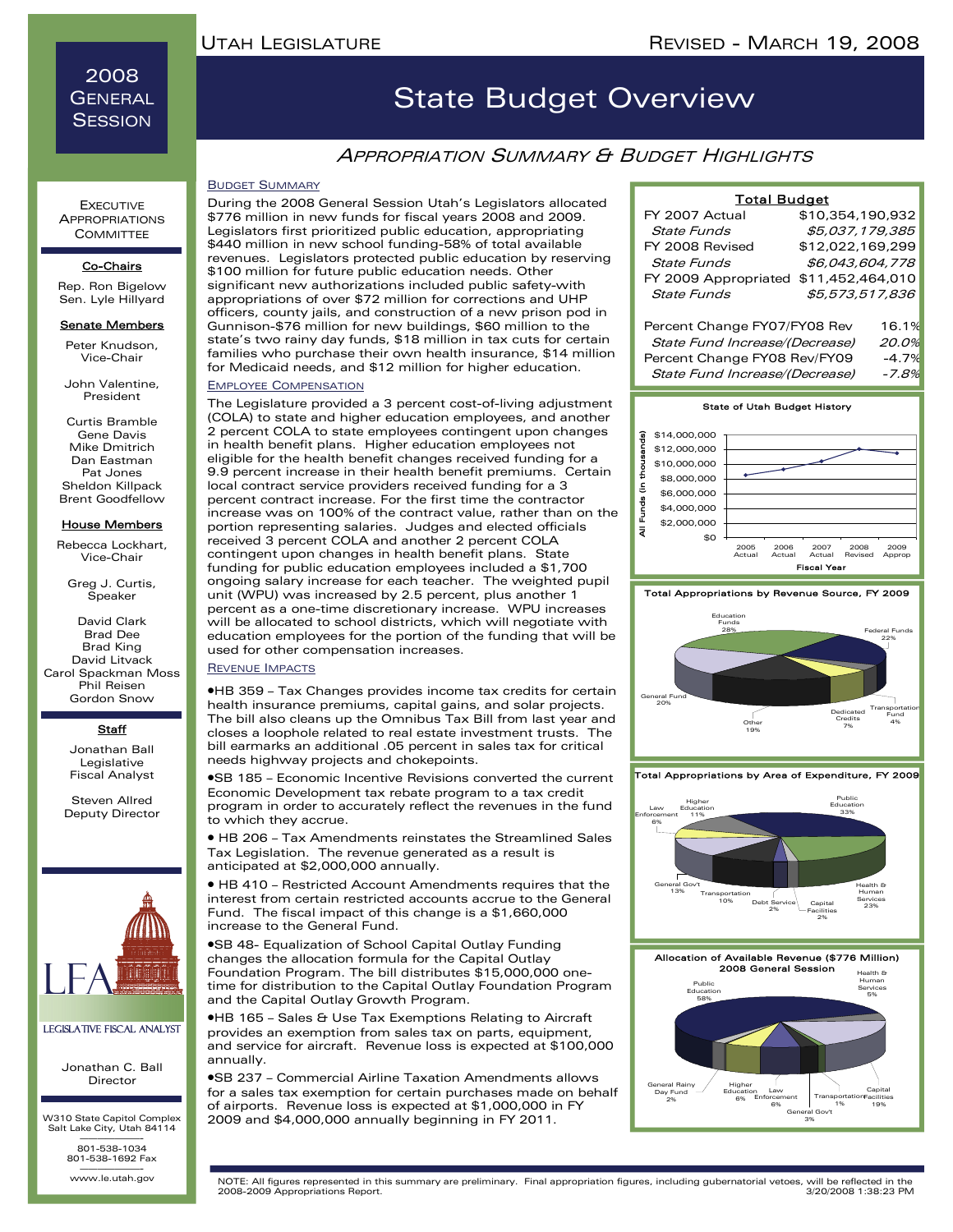### 2008 **GENERAL SESSION**

**MEMBERS** OF THE JOINT APPROPRIATIONS **SUBCOMMITTEE** 

#### Co-Chairs

Rep. Eric Hutchings Sen. Michael Waddoups

### Senate Members

Curtis Bramble Scott McCoy

#### House Members

Douglas Aagard Keith Grover Christopher Herrod Brad King Curtis Oda Jen Seelig

### **Staff**

Gary Ricks, Fiscal Analyst

Gary Syphus Fiscal Analyst Jonathan Ball, Director

The list of major funding initiatives does not include all items funded during the 2008 General Session. A comprehensive list is available upon request and will be included in the 2008- 2009 Appropriations Report.



#### Legislative Fiscal Analyst

Jonathan C. Ball Director

W310 State Capitol Complex Salt Lake City, Utah 84114 ———————- 801-538-1034

801-538-1692 Fax www.le.utah.gov

## Executive Offices & Criminal Justice

### **APPROPRIATION SUMMARY & BUDGET HIGHLIGHTS**

#### BUDGET SUMMARY

The subcommittee oversees eight state agencies and one branch of government—the Governor's Office, State Auditor, State Treasurer, Attorney General, Public Safety, Corrections, Board of Pardons, Juvenile Justice Services, and the Courts. The agencies employ over 6,770 employees. Over 73 percent of the subcommittee's \$815,800,000 budget comes from General Fund.

#### **MAJOR FUNDING INITIATIVES**

•Correctional Officer Recruitment and Retention - \$3,000,000 ongoing General Funds to increase correctional officer pay.

• Privatized 300-bed Parole Violator Center - \$7,643,100 ongoing General Funds to the Department of Corrections to provide funding for a privatized facility for parole violators.

• 1 Hearing Officer and 1 Office Specialist - \$171,000 – ongoing General Funds to the Board of Pardons for increased hearings and caseload growth.

• Gunnison 192-bed Full-year Funding -\$7,327,500 – ongoing General Funds to provide staffing and support to the 192-bed pod at the Central Utah Correctional Facility (CUCF).

• Increase in GAL staff - \$273,700 ongoing, \$13,200 one-time General Funds to the Courts for the hiring of staff and related expenses in the Office of the Guardian Ad Litem.

• Jail Programs - \$4,000,000 one-time General Funds for Jail Contracting and Jail Reimbursement.

• Drug Courts - \$130,000 one-time General Funds to address growth in Drug Courts.

• Additional UHP Troopers - \$1,500,000 ongoing General Funds to hire additional troopers.

• Expansion of the DUI System to include Jail Bookings - \$750,000 one-time General Funds for grants to local law enforcement to expand the DUI System Network.

• Meth Detox - \$240,000 one-time General Funds to pay for the healthcare of ailing law enforcement personnel due to exposure to toxic methamphetamine ingredients.

• Attorney General Billing Issues - \$369,400 one-time and \$369,000 ongoing General Funds to fully implement equity salary adjustments within the Office.

• Energy Advisor Employees - \$273,700 ongoing General Funds to the Governor's Office.

• Statewide Special Election - \$2,000,000 one-time General Funds to the Lieutenant Governor's Office.

• Wasatch Front Regional Council/MAG - \$140,000 one-time General Funds for economic development.

•Court Lease Increase Obligation - \$623,900 ongoing General Funds to the Courts for increased lease payments.

•Juror, Witness, Interpreter Fund Deficit Payment - \$310,000 one-time General Funds to the Courts to fund a deficit incurred from FY 2006.

•UHP Body Armor - \$175,000 one-time General Funds to replace aging body armor.

•UHP High School Adoption-\$50,000 one-time funds to partner with high schools to promote law-abiding life values.

#### FUNDING ADJUSTMENTS

•Increased restricted fund spending for the Court's Non-Judicial Assessment Account by \$194,300.

•Increased restricted fund spending for the Justice Court Technology, Security & Training account by \$100,000.

•Transferred FY 2008 supplemental funds of \$400,000 and FY 2009 ongoing funds of \$1,000,000 to the Attorney General.

| ˈotal Budɑet |  |
|--------------|--|
|              |  |

| FY 2007 Actual                 |               | \$678,266,700 |
|--------------------------------|---------------|---------------|
| <b>State Funds</b>             | \$506,727,500 |               |
| FY 2008 Revised                |               | \$821,765,150 |
| <b>State Funds</b>             | \$557,373,350 |               |
| FY 2009 Appropriated           | \$813,006,650 |               |
| <b>State Funds</b>             | \$593,071,250 |               |
|                                |               |               |
| Percent Change FY07/FY08 Rev   |               | 21.2%         |
| State Fund Increase/(Decrease) |               | 10.0%         |
| Percent Change EV08 Bev/EV09   |               | $-1$ 1%       |







#### **OTHER FUNDED ITEMS**

•HB0102 Child Abuse Homicide Amendments - \$52,400 ongoing General Funds.

• SB0072 Justice Court Amendments- \$36,800 ongoing General Funds for restructuring of the State Court system.

• HB0019 Assault on a Police Officer- \$58,800 ongoing General Funds.

• SB0105 Judicial Performance Evaluation - \$349,000 ongoing General Funds to establish a new judicial evaluation commission.

• SB0134 Mortgage Fraud - \$150,000 ongoing General Funds for criminal prosecution.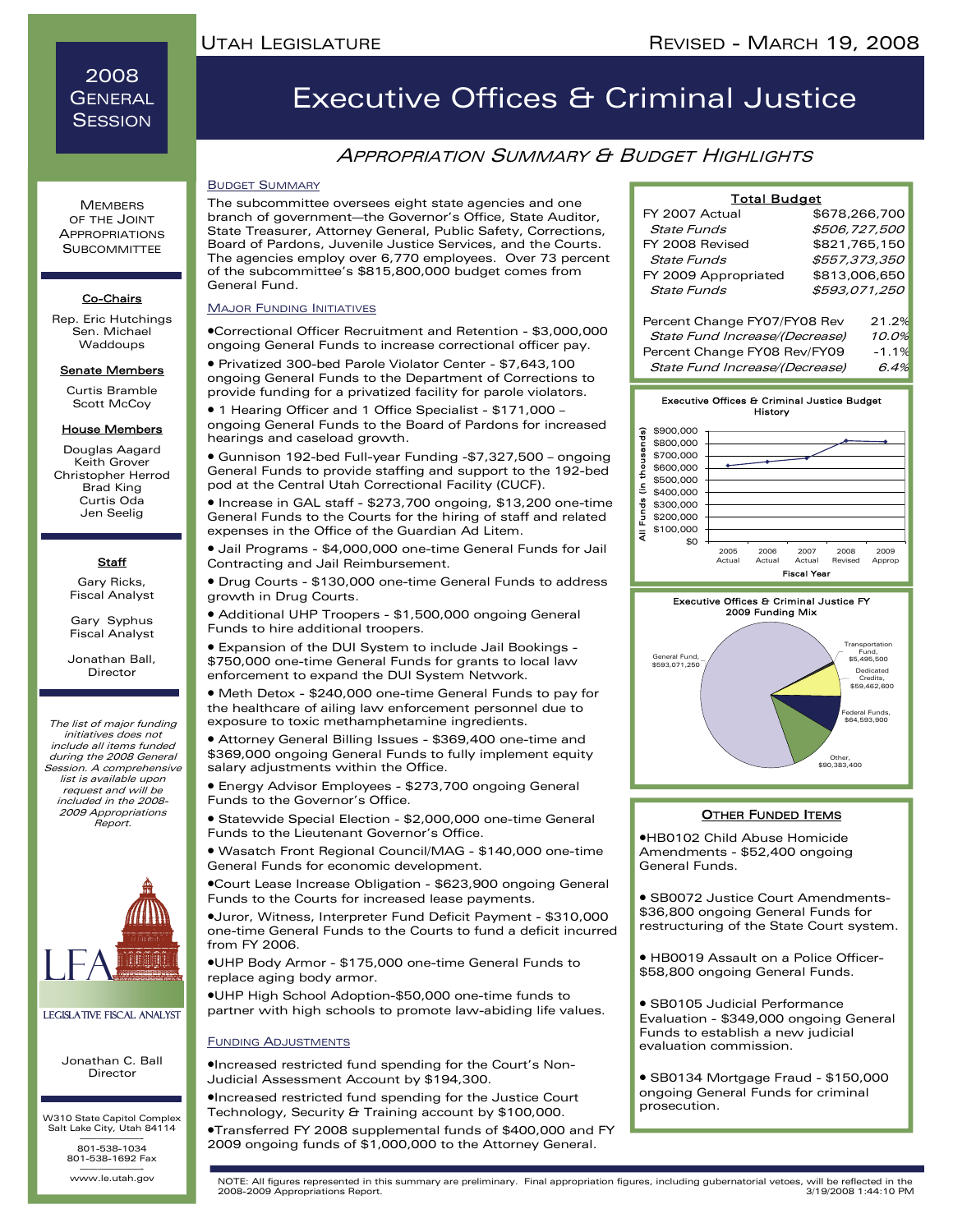2008 **GENERAL SESSION** 

# Capital Facilities & Government Operations

### APPROPRIATION SUMMARY & BUDGET HIGHLIGHTS

#### BUDGET SUMMARY

The subcommittee oversees the Capital Budget, Capitol Preservation Board, Career Service Review Board, Department of Administrative Services, Department of Technology Services, Department of Human Resource Management, and Debt Service.

Operating budgets account for only 10% of the total FY 2009 state fund appropriations to the subcommittee. Of the remaining state fund appropriations, approximately 70% will go toward capital facilities and 20% to debt service.

The subcommittee also approves budgets for statewide internal service funds. Internal service funds provide consolidated services to all agencies, higher education and some local governments. Revenues in the amount of \$272 million are anticipated to be collected by the internal service funds in FY09.

#### MAJOR FUNDING INITIATIVES

Legislative action provided the following increases:

•State Funded Buildings: \$160,800,000 (see bottom right).

•Deposits in Rainy Day Funds: \$16,231,300 to the General Fund Budget Reserve Account and \$44,236,800 to the Education Budget Reserve Account as FY 2008 supplementals.

•Capital Improvements: \$9,778,300 ongoing increase to a new total of \$82,838,200 ongoing.

•Land Banking: \$5,033,000 one-time for property purchases.

•LeRay McAllister Critical Land Conservation: \$2,000,000 onetime for conservation projects.

•Operation and Maintenance for New Buildings: \$1,900,000 ongoing.

•Division of Facilities, Construction and Management (DFCM) Additional Personnel: \$200,000 ongoing for a project manager and a building inspector.

•DFCM Additional Vehicles: \$42,000 one-time for two vehicles.

•State Building Energy Efficiency Program: \$370,000 ongoing for three FTE to continue the program which oversees energy efficiency projects in state-owned buildings.

•GPS Base Station Network: \$400,000 one-time to finish the state-wide network of global-positioning transmitters.

•Archives Public Notice Website: \$76,400 ongoing to maintain and operate the website.

•eRules Software Maintenance: \$15,000 ongoing for the Division of Administrative Rules.

•Division of Finance Additional FTE: \$86,700 ongoing.

•Post-Conviction Indigent Defense Fund: \$50,000 ongoing.

•Capitol Preservation Board Capitol Curator: \$80,000 ongoing.

•Capitol Preservation Board Eurest Dining Services: \$85,000 ongoing.

#### FUNDING REALLOCATIONS

The subcommittee reallocated a total of \$3,275,000 from its existing base budgets to fund the LeRay McAllister Fund (\$2,000,000), Land Banking (\$1,233,000), and DFCM Additional Vehicles (\$42,000). Reallocations came from operating budgets (\$2,275,200) and the Capital Budget (\$1,000,000).

| <b>Total Budget</b>            |               |  |
|--------------------------------|---------------|--|
| FY 2007 Actual                 | \$534.265.800 |  |
| State Funds                    | \$358,021,200 |  |
| FY 2008 Revised                | \$777,084,100 |  |
| State Funds                    | \$546,515,800 |  |
| FY 2009 Appropriated           | \$536,891,600 |  |
| State Funds                    | \$271,537,100 |  |
| Percent Change FY07/FY08 Rev   | 45.4%         |  |
| State Fund Increase/(Decrease) | 52.6%         |  |

Percent Change FY08 Rev/FY09 -30.9% State Fund Increase/(Decrease) -50.3%







#### Capital Developments

| <b>Total Other Funded</b>                 | \$204,064,000 |
|-------------------------------------------|---------------|
| <b>Transportation Maintenance Complex</b> | \$4,506,000   |
| SUU Shakespearean Revenue Bonds           | \$5,000,000   |
| USU Early Ed. Bldg. Revenue Bonds         | \$15,828,000  |
| UU Parking Structure Revenue Bonds        | \$21,280,000  |
| UU Cancer Hospital Revenue Bonds          | \$90,000,000  |
| DABC Revenue Bonds                        | \$23,700,000  |
| USU Ag. Research Bldg. G.O. Bonds         | \$43,750,000  |
| <b>Other Funded Capital Projects</b>      |               |
| Total State Funded Cap Development        | \$160,800,000 |
| Capitol Hill East/West Bldg Remodel       | \$5,500,000   |
| Snow College Sevier Valley Center         | \$1,600,000   |
| Utah National Guard Armories              | \$3,000,000   |
| Utah Museum of Natural History            | \$25,000,000  |
| Veterans' Nursing Home (HB 129)           | \$19,700,000  |
| Corrections Gunnison Inmate Housing       | \$54,500,000  |
| Salt Lake Government Office Building      | \$51,500,000  |

www.le.utah.gov NOTE: All figures represented in this summary are preliminary. Final appropriation figures, including gubernatorial vetoes, will be reflected in the 2008-2009 Appropriations Report.

APPROPRIATIONS **SUBCOMMITTEE** 

**MEMBERS** OF THE JOINT

#### Co-Chairs

Rep. Kevin Garn Sen. Scott Jenkins

#### Senate Members

 Mike Dmitrich Sheldon Killpack Darin Peterson

#### House Members

 Rebecca Chavez-Houck DeMar Bowman Stephen D. Clark Janice Fisher Fred R. Hunsaker Gordon Snow Mark Walker Richard Wheeler

### **Staff**

Rich Amon, Fiscal Analyst

Steve Allred, Deputy Director & Fiscal Analyst

Todd Wardrop, Fiscal Analyst

The list of major funding initiatives does not include all items funded during the 2008 General Session. A comprehensive list is available upon request and will be included in the 2008- 2009 Appropriations Report.



Legislative Fiscal Analyst

Jonathan C. Ball Director

W310 State Capitol Complex Salt Lake City, Utah 84114 ———————- 801-538-1034

801-538-1692 Fax www.le.utah.gov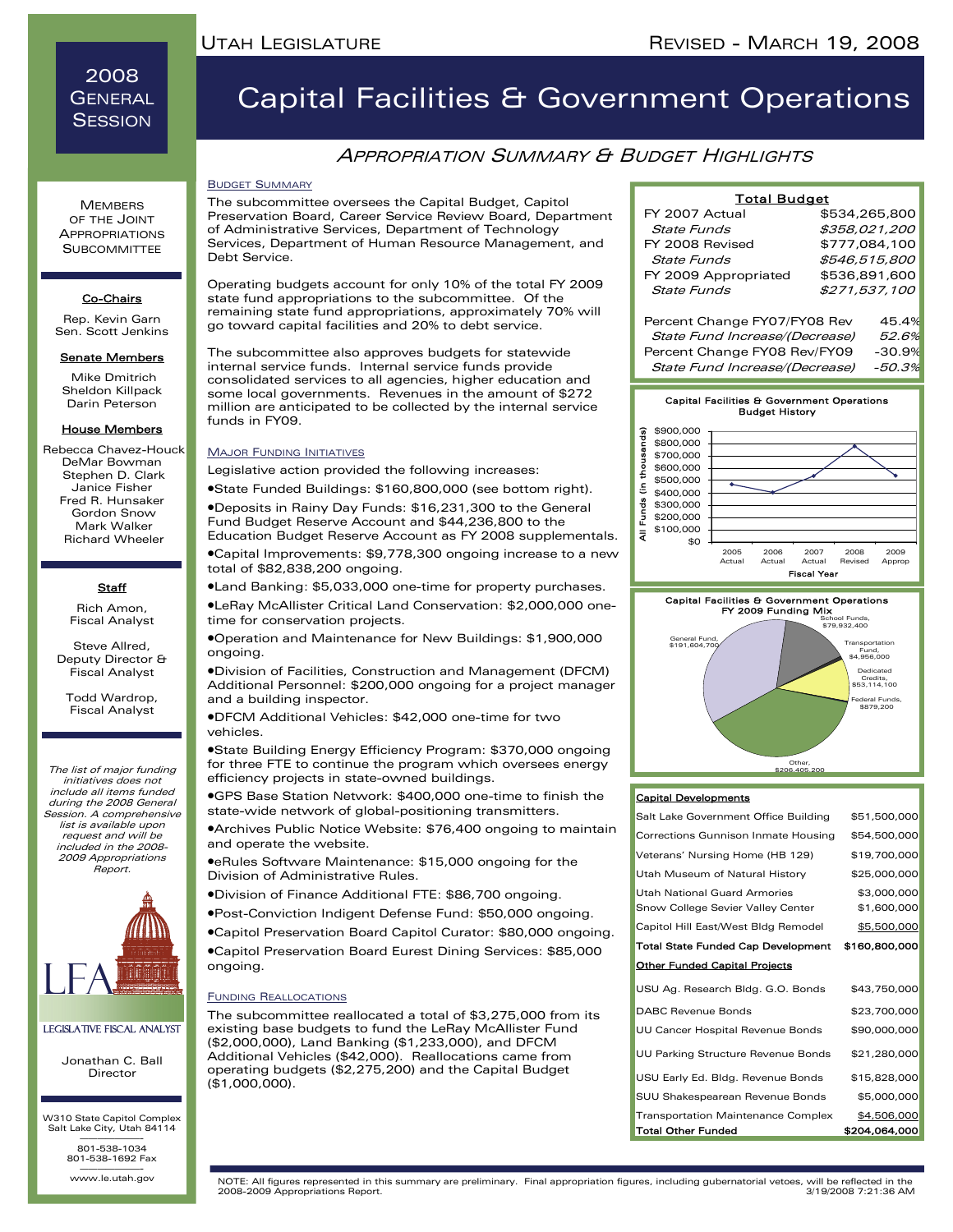### 2008 **GENERAL SESSION**

**MEMBERS** OF THE JOINT APPROPRIATIONS **SUBCOMMITTEE** 

#### Co-Chairs

Sen. Jon Greiner Rep. Mike Morley

#### Senate Members

Mark Madsen Karen Mayne Wayne Niederhauser

#### House Members

Sylvia Andersen Jim Dunnigan Craig Frank Lynn Hemingway Mark Wheatley Larry Wiley

#### **Staff**

Danny Schoenfeld, Fiscal Analyst

The list of major funding initiatives does not include all items funded during the 2008 General Session. A comprehensive list is available upon request and will be included in the 2008- 2009 Appropriations Report.



#### Legislative Fiscal Analyst

Jonathan C. Ball Director

W310 State Capitol Complex Salt Lake City, Utah 84114 ———————- 801-538-1034

801-538-1692 Fax www.le.utah.gov

# Commerce & Workforce Services

## APPROPRIATION SUMMARY & BUDGET HIGHLIGHTS

#### BUDGET SUMMARY

The eight budgets overseen by the Commerce and Workforce Services Appropriations Subcommittee make up the most diverse portfolio of the nine appropriations subcommittees. The committee hears and makes recommendations on Alcoholic Beverage Control, Commerce, Financial Institutions, Insurance, Labor Commission, Public Service Commission, Department of Workforce Services, and Utah State Office of Rehabilitation. In addition to the amounts shown in the summary, more than \$235,000,000 will be spent "off-budget" in Unemployment Insurance and Food Stamp Payments.

#### **MAJOR FUNDING INITIATIVES**

#### Department of Commerce

•The Department of Commerce was authorized an additional FTE for Real Estate Investigations.

•HB119-Controlled Substance Amendments-Representative Daw-\$175,000 on-going and \$650,000 one-time of General Funds to establish a real time prescription drug database for use in pharmacies statewide.

•SB189 Independent Contractor Database-\$250,000 of onetime Commerce Service Funds-Senator Eastman– to establish a database for independent contractors.

•\$175,000 of one-time Commerce Service Funds to remove Social Security numbers from public documents.

#### Department of Workforce Services

•\$200,000 of ongoing General Funds were authorized for Refugee Services.

•\$1,650,000 of one-time General Funds were authorized for General Assistance.

•\$100,000 of one-time General Funds were authorized for Child Care Step-Down.

#### Labor Commission

•The Labor Commission was authorized an additional FTE for Legal Counsel.

•\$150,000 on-going in General Fund and \$100,000 one-time General Fund for the Rocky Mountain Occupational and Health Center.

•SB0224-Coal Mine Safety Act-\$250,000-Senator Dmitrich ongoing General Fund for the establishment of a new Coal Mine Safety Office.

#### Utah State Office of Rehabilitation

•The Utah State Office of Rehabilitation was authorized \$287,500 ongoing of Uniform School Funds for Transitional Rehabilitation Services.

•\$200,000 of one-time Uniform School Funds for Assistive Technology.

•\$100,000 of one-time Uniform School Funds for Transition Low Vision.

•\$100,000 of one-time Uniform School Funds for Independent Living Centers.

•\$100,000 ongoing Uniform School Funds for St. George Deaf and Blind Center.

#### Department of Insurance

•HB 93-Insurance Fraud Amendments-Represenative Aagardfor nine new insurance fraud investigators and one market conduct examiner.

#### Department of Alcoholic Beverage Control

•Authorized \$471,000 ongoing for bond payments for retail stores nearing completion.

| <b>Total Budget</b>            |               |       |
|--------------------------------|---------------|-------|
| FY 2007 Actual                 | \$439,329,300 |       |
| State Funds                    | \$115,063,400 |       |
| FY 2008 Revised                | \$503.748.800 |       |
| State Funds                    | \$123,547,100 |       |
| FY 2009 Appropriated           | \$513,422,500 |       |
| State Funds                    | \$123,105,700 |       |
|                                |               |       |
| Percent Change FY07/FY08 Rev   |               | 14.7% |
| State Fund Increase/(Decrease) |               | 7.4%  |
| Percent Change FY08 Rev/FY09   |               | 1.9%  |
| State Fund Increase/(Decrease) |               | -0.4% |



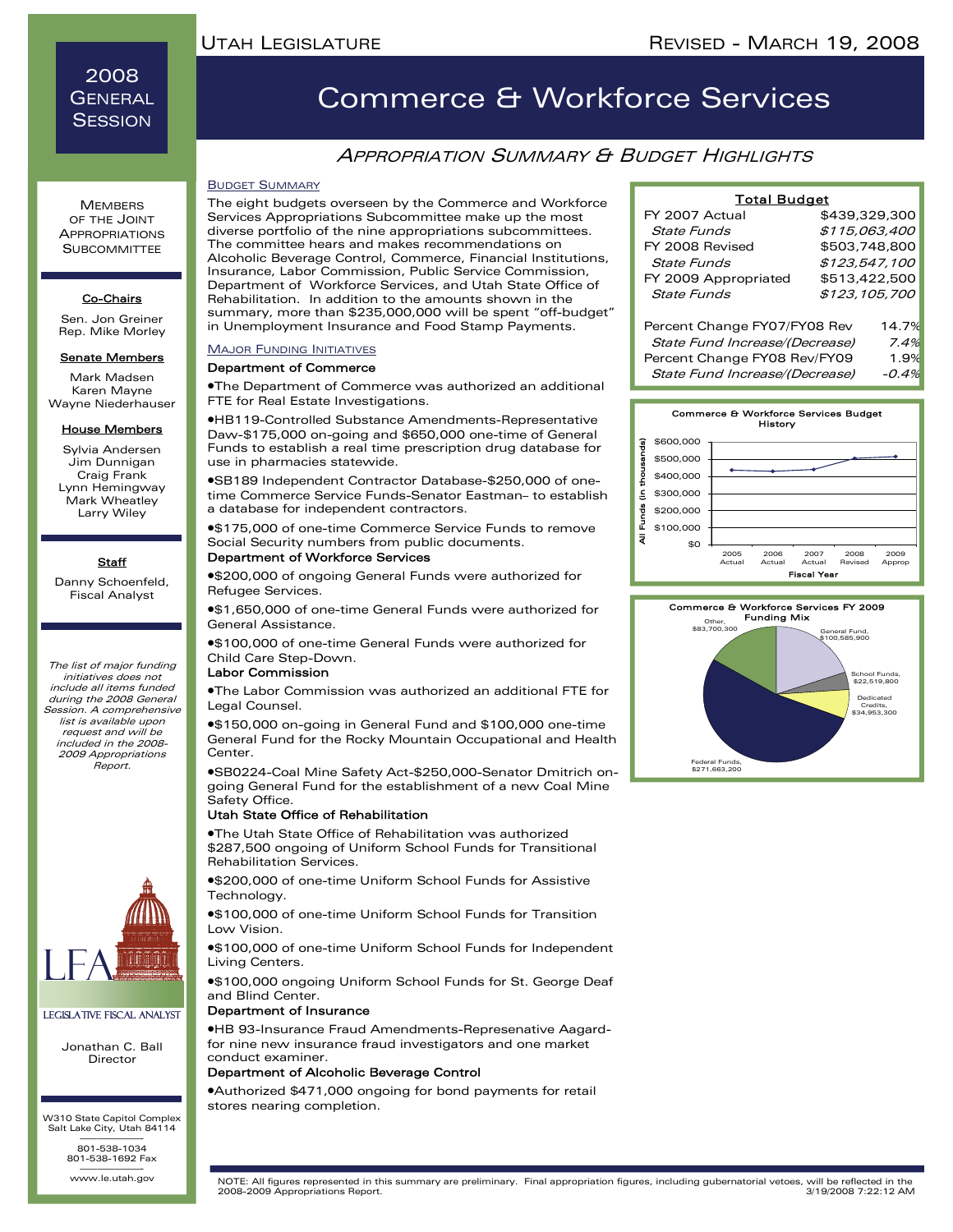2008 **GENERAL SESSION** 

**MEMBERS** OF THE JOINT APPROPRIATIONS **SUBCOMMITTEE** 

## Economic Development & Revenue Community & Culture

### APPROPRIATION SUMMARY & BUDGET HIGHLIGHTS

#### BUDGET SUMMARY

budget oversight for the Department of Community and Culture, the Governor's Office of Economic Development, the Tax Commission and USTAR. The Department of Community and Culture has a primary purpose of creating, preserving and promoting cultural infrastructures.

Co-Chairs Rep. Sheryl Allen Sen. Bill Hickman

Senate Members

Gene Davis Dan Eastman

#### **House Members**

Jim Bird Jackie Biskupski Julie Fisher Steve Mascaro

#### **Staff**

Andrea Wilko, Chief Economist & Fiscal Manager

Thomas Young, Economist & Fiscal Analyst

The list of major funding initiatives does not include all items funded during the 2008 General Session. A comprehensive list is available upon request and will be included in the 2008- 2009 Appropriations Report.



#### Legislative Fiscal Analyst

Jonathan C. Ball Director

W310 State Capitol Complex Salt Lake City, Utah 84114 ———————- 801-538-1034 801-538-1692 Fax

www.le.utah.gov

The Economic Development and Revenue Committee provides

#### **MAJOR FUNDING INITIATIVES**

•Pamela Atkinson Homeless Trust Fund – \$500,000 one-time for the Homeless Committee to support local homeless service providers and focus on the 10-year plan to end chronic homelessness in the state.

•Olene Walker Housing Loan Fund - \$500,000 one-time for the expansion of affordable housing units throughout the state.

•Emergency Food Network - \$100,000 one-time for equipment purchases for food pantries throughout the state.

•DCC Digitization - \$500,000 ongoing and \$1,000,000 onetime to digitize the Department of Community and Culture's collections, databases, and grants management systems.

•Lease - \$138,300 in increased funding for the lease and parking for the DCC and GOED facility.

•Library Funding - Libraries received \$65,000 ongoing for a library catalog upgrade, \$10,000 one-time to provide internet access to bookmobiles, and \$65,000 one-time for Public Pioneer.

•American West Heritage Center - \$10,000 ongoing and \$35,000 one-time for operations, maintenance and development funds.

•Working Family Initiative - \$100,000 one-time and \$50,000 ongoing to help eligible families apply for Earned Income Tax Credits.

•Community Assistance one-time - \$5,000,000 one-time to the West Side Development in Davis County, and \$9,000,000 for Economic Development for Brigham City to provide assistance to Proctor and Gamble, \$25,000 for the Antelope Island Balloon Festival, \$30,000 to the Hill Air Force Base Show, \$36,000 for Shakespeare Festival land, \$25,000 to the Eccles Ice Center.

•History Projects one-time - \$50,000 and for a Cedar City WWII Memorial, \$25,000 for Juab Veterans Memorial , \$5,000 one time for glass plate shelving, and \$25,000 for the Peteetneet School Preservation project.

•Arts Grants one-time - \$10,000 Taylorsville Dayzz Symphony in the Park, \$100,000 to the Casino Star Theatre Renovation, \$107,000 for the Freedom Festival, \$178,500 for the Ballet West Capital Campaign, \$150,000 Tuacahn Center for the Arts, \$45,000 for the Moab Music Festival

•Museum Grants one-time - \$50,000 for the Tropic Town Ebenezer Bryce Museum, \$50,000 for the Utah Cowboy Hall of Fame, \$50,000 for the Heber Valley Railroad, \$607,000 for the Thanksgiving Point Museum, \$100,000 to the Canyon Country Discovery Center, \$30,000 for the Moab Museum, \$10,000 to the John Wesley Powell River History Museum, \$10,000 Helper Mining Museum, and \$50,000 Marv Jensen West Jordan Museum \$45,000 Museum of History and Archives South Davis, \$30,000 Desert Star Theater.

| <b>Total Budget</b>            |               |  |  |
|--------------------------------|---------------|--|--|
| FY 2007 Actual                 | \$328,367,800 |  |  |
| State Funds                    | \$185,077,500 |  |  |
| FY 2008 Revised                | \$467.689.900 |  |  |
| <b>State Funds</b>             | \$134.392.000 |  |  |
| FY 2009 Appropriated           | \$453.595.200 |  |  |
| State Funds                    | \$150,628,400 |  |  |
| Percent Change FY07/FY08 Rev   | 42.4%         |  |  |
| State Fund Increase/(Decrease) | $-27.4%$      |  |  |
|                                |               |  |  |

- Percent Change FY08 Rev/FY09 -3.0%
- State Fund Increase/(Decrease) 12.1%



#### FUNDING REALLOCATIONS

The Executive Appropriations Committee reallocated \$217,000 on a one-time basis from the State Tax Commission to the Division of Arts and Museum and the Division of State History for the South Davis Museum, the West Jordan Sugar Factory Restoration and glass plate negative shelving. An additional \$200,000 one-time was reallocated from the Sports Authority to the Boxing Commission and the South Davis Museum.

| FY 2009 Budget by Major Area |               |
|------------------------------|---------------|
| Community & Culture          | \$196,438,300 |
| <b>GOED</b>                  | \$36,255,800  |
| <b>Tax Commission</b>        | \$83,654,300  |
| USTAR                        | \$34,795,700  |
| <b>Restricted Revenue</b>    | \$102.086.400 |
| Utah Sports Authority        | \$184,700     |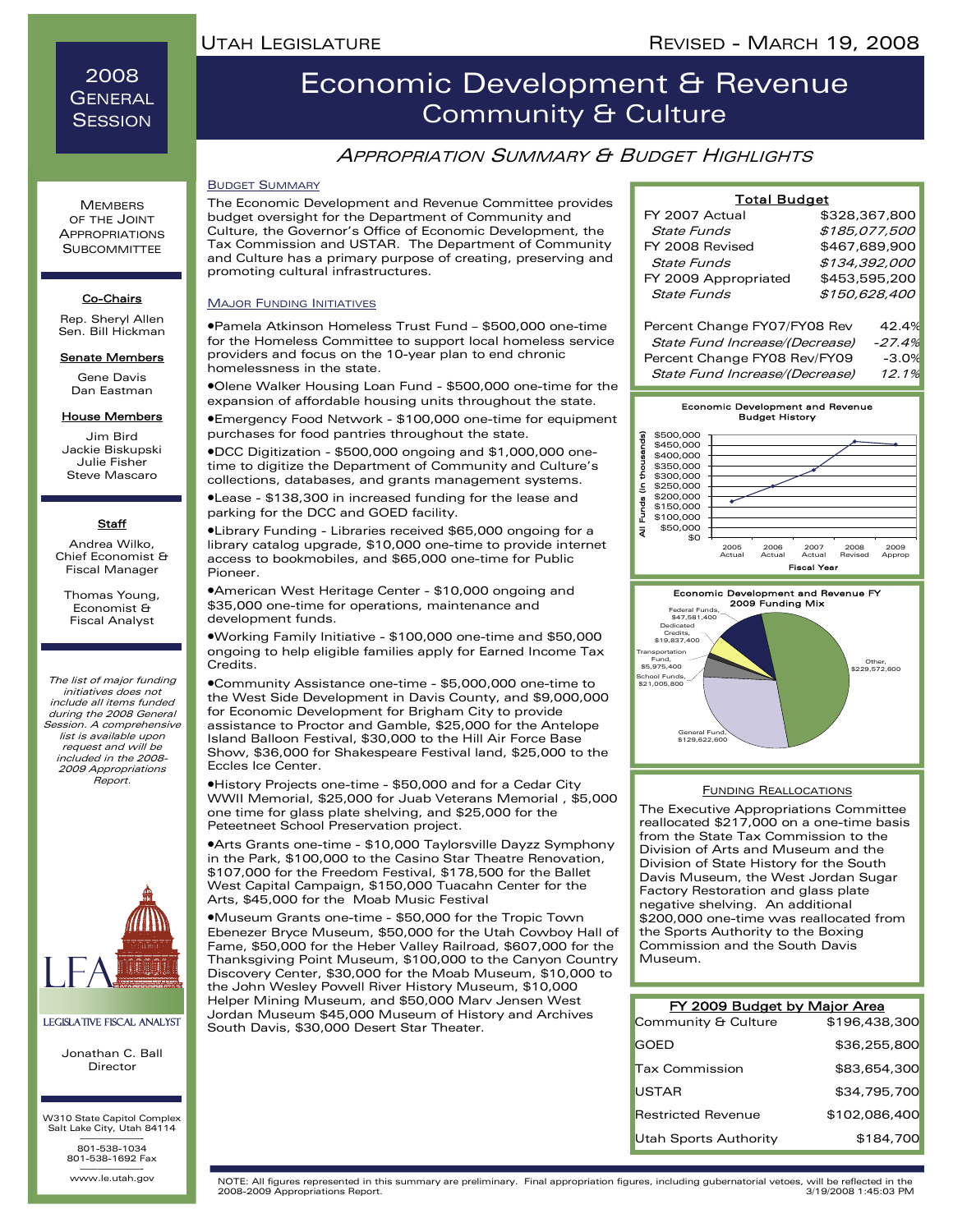2008 **GENERAL SESSION** 

**MEMBERS** OF THE JOINT APPROPRIATIONS **SUBCOMMITTEE** 

Co-Chairs Rep. Sheryl Allen Sen. Bill Hickman Senate Members Gene Davis Dan Eastman House Members Jim Bird Jackie Biskupski Julie Fisher Steve Mascaro

**Staff** Andrea Wilko, Chief Economist & Fiscal Manager Thomas Young, Economist & Fiscal Analyst

The list of major funding initiatives does not include all items funded during the 2008 General Session. A comprehensive list is available upon request and will be included in the 2008- 2009 Appropriations Report.

## Economic Development & Revenue Tax & Economic Development

### APPROPRIATION SUMMARY & BUDGET HIGHLIGHTS

#### BUDGET SUMMARY

The Economic Development and Revenue Committee provides budget oversight for the Department of Community and Culture, the Governor's Office of Economic Development, the Tax Commission and USTAR.

#### MAJOR FUNDING INITIATIVES

World Trade Center - \$350,000 one-time to fund the establishment of World Trade Center.

Motion Picture Incentives - \$3,000,000 one-time to expand the incentive program which encourages film production in the state.

Industrial Assistance Fund - \$1,513,000 one-time in FY 2008 to replenish the Industrial Assistance Fund.

Economic Development Tax Rebates - \$4,400,000 one-time in FY 2008 and \$15,480,000 one-time in FY 2009 to fund the commitments made by GOED.

Land Inventory - \$100,000 one-time to GOED to conduct a land inventory study.

UBIDS - \$750,000 one-time to the Utah Bid Development Solutions program to help Utah companies acquire government contracts.

Tourism Marketing Performance Fund - \$9,000,000 one-time in FY 2009 to appropriate the earmarked sales tax set aside for tourism promotion. An additional \$2,000,000 in one-time funding for tourism promotion was provided.

Utah Defense Alliance - \$100,000 ongoing to the Utah Defense Alliance.

Business Resource Centers - \$125,000 ongoing to establish business resource centers.

USTAR Research Teams - \$2,500,000 one-time for USTAR to expand research teams.

Utah Summer Games - \$10,000 one-time to fund the Utah Summer Games.

Utah Council for Citizen Diplomacy - \$25,000 to fund the Utah Council for Citizen Diplomacy exchange opportunities. Center for Education, Business and Arts - \$125,000 one-time for capital cost related to the development of a Center for Education, Business and Arts in Kanab, Utah.

Women's Golf - \$5,000 one-time for High School Women's Golf.

GOED - \$400,000 one-time for Economic Development initiatives.

Health Insurance Initiative - \$400,000 one-time for the Governor's Insurance Connector related to the health care reform package.

Restaurant Marketing - \$250,000 to fund a Restaurant Marketing campaign.

Tax Commission Postal Rate Increase -\$150,000 one-time to complete final phase of the federally mandated digital broadcast conversion.

Tax Commission Postal Rate Increase - \$92,100 one-time, \$92,100 ongoing to cover costs for postal rate increases. Tax Commission Statements, Bulletins, and other information - \$100,000 one-time, \$100,000 ongoing to cover the costs associated with sending statements, updating bulletins, and producing income tax booklets.

Tax System Replacement Funding - \$6,000,000 one-time as the final state support for the tax system modernization initiative.

Tobacco Settlement FTE - \$76,800 ongoing to cover the costs of an individual to ensure that the Tax Commission is doing its due-diligence in enforcing the Tobacco Settlement Master Agreement.

| <b>Total Budget</b>             |               |  |
|---------------------------------|---------------|--|
| FY 2007 Actual                  | \$328,367,800 |  |
| State Funds                     | \$185,077,500 |  |
| FY 2008 Revised                 | \$467,689,900 |  |
| State Funds                     | \$134,392,000 |  |
| FY 2009 Appropriated            | \$453,595,200 |  |
| <b>State Funds</b>              | \$150,628,400 |  |
| Percent Change FY07/FY08 Rev    | 42.4%         |  |
| Ctate Eund Inergaca//Degregacal | 27,000        |  |

ate Fund Incre Percent Change FY08 Rev/FY09 -3.0% State Fund Increase/(Decrease) 12.1%





#### Legislative Fiscal Analyst

Jonathan C. Ball Director

W310 State Capitol Complex Salt Lake City, Utah 84114 ———————- 801-538-1034

801-538-1692 Fax www.le.utah.gov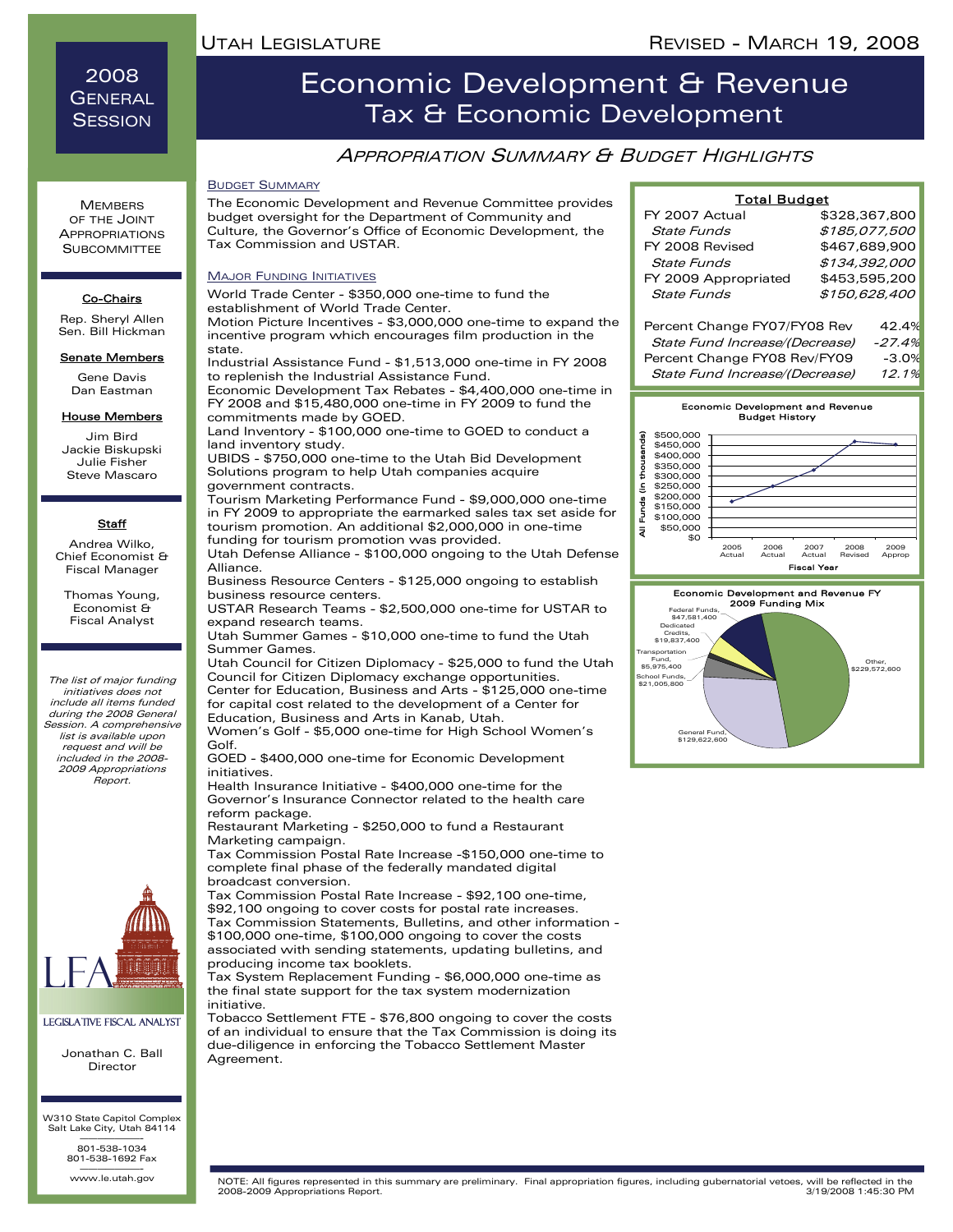### 2008 **GENERAL SESSION**

**MEMBERS** OF THE JOINT APPROPRIATIONS **SUBCOMMITTEE** 

Co-Chairs Sen. Allen Christensen Rep. Merlynn Newbold

#### Senate Members

Chris Buttars Peter Knudson Ross Romero

#### House Members

David Litvack Roz McGee Paul Neuenschwander Paul Ray Richard Greenwood Stephen Urquhart

#### **Staff**

Russell Frandsen, Fiscal Analyst, Health

Debbie Headden, Fiscal Analyst, Human Services

The list of major funding initiatives does not include all items funded during the 2008 General Session. A comprehensive list is available upon request and will be included in the 2008- 2009 Appropriations Report.



#### Legislative Fiscal Analyst

Jonathan C. Ball Director

W310 State Capitol Complex Salt Lake City, Utah 84114 ———————- 801-538-1034 801-538-1692 Fax

www.le.utah.gov

## Health and Human Services

### APPROPRIATION SUMMARY & BUDGET HIGHLIGHTS

#### BUDGET SUMMARY

The Subcommittee oversees the budgets of the Departments of Health and Human Services. Overall, the FY 2009 appropriated budget is \$66,929,500 over the FY 2008 revised budget which represents a 2.6 percent increase. The General Fund increased by \$28,078,200 or 4.3 percent.

#### MAJOR FUNDING INITIATIVES

•Provider Contract COLAs - \$8,037,000 with \$4,254,600 General Fund (3% based on total operating budget)

•Federal Medical Assistance Rate Change –\$4,175,200 General Fund

#### Department of Health

The budget for the Department of Health increased by \$41,742,600 (2.1 percent) over the FY 2008 revised budget. The General Fund increased by \$12,870,800 (3.5 percent). The following are some of the increases from General Fund provided by the Legislature:

•Medicaid Inflation/Provider Reimbursement Rates - \$28,816,500 (\$8,950,800 General Fund) represents rate increases from 2.0% up to 3.3%.

•Baby Watch/Early Intervention - \$735,300 new monies and \$1,028,300 from internal reallocations for 6% provider rate and 5% caseload increases.

•Immunization Vaccine Funding - \$500,000 one-time to provide vaccines to approximately 16,000 underinsured children.

•Medicaid adult dental services - \$6,958,900 (\$2,000,000 onetime Medicaid Restricted Account).

•Community Health Centers - \$500,000 one-time for grants to organizations to serve about 3,000 uninsured individuals.

•Medicaid Funding Adjustment – reduction of \$2,158,900 to reflect declining caseloads.

•Local Health Departments - \$250,000 ongoing General Fund to increase local capacity to respond to public health incidents.

•Expanded Medicaid Services – The Department was directed to provide Medicaid adult vision benefits and case manager services for individuals with Prader-Willi Syndrome within their existing budgetary resources.

#### Department of Human Services

Human Services.

The budget for the Department of Human Services increased by \$25,186,900 (4.2 percent) over the FY 2008 revised budget. The General Fund increased by \$15,207,400 (5.3 percent). The following are some of the increases from General Fund provided by the Legislature:

•Drug Courts – \$870,000 one-time General Fund

•SB 211, Alcoholic Beverage Control Amendments - \$1,589,100 Liquor Control Fund for substance abuse treatment and prevention

•Waiting List – \$1,100,000 General Fund

•Medicaid Waiver Services –\$1,400,000 from internal reallocations

•HB 45 Supported Employment Pilot – \$200,000 General Fund

•14 Additional Caseworkers - \$800,000 General Fund •Child and Family Treatment Services - \$3,958,400 from internal reallocations from the Departments of Health and

•HB 36, 'Child Welfare Amendments' – \$147,400 General Fund and FY 2008 supplemental of \$49,100

•Meals on Wheels – \$318,300 General Fund

•Long-term Care Ombudsman - \$138,000 General Fund

| <b>Total Budget</b>            |                 |      |
|--------------------------------|-----------------|------|
| FY 2007 Actual                 | \$2,345,326,200 |      |
| State Funds                    | \$617.483.200   |      |
| FY 2008 Revised                | \$2,545,039,200 |      |
| State Funds                    | \$658,491,500   |      |
| FY 2009 Appropriated           | \$2,611,968,700 |      |
| State Funds                    | \$686.569,700   |      |
| Percent Change FY07/FY08 Rev   |                 | 8.5% |
| State Fund Increase/(Decrease) |                 | 6.6% |

Percent Change FY08 Rev/FY09 2.6%

State Fund Increase/(Decrease) 4.3%





### **BUDGET POLICY INITIATIVES**

•HB 326 Children's Health Insurance Program - Open Enrollment – \$2,700,000 ongoing General Fund for the FY 2010 base to make the CHIP program open to enrollment year round and make the program's appropriations non-lapsing.

•HB 133 Health System Reform – \$615,000 ongoing and \$882,000 onetime General Fund for a multi-agency task force to develop a health system strategic reform plan.

•HB 263 Utah Registry of Autism and Developmental Disabilities – \$149,800 ongoing General Fund for maintenance of autism registry and public education campaign.

#### •SB 209 Methamphetamine

Decontamination Standards and Funding – \$178,500 one-time General Fund for a public outreach campaign.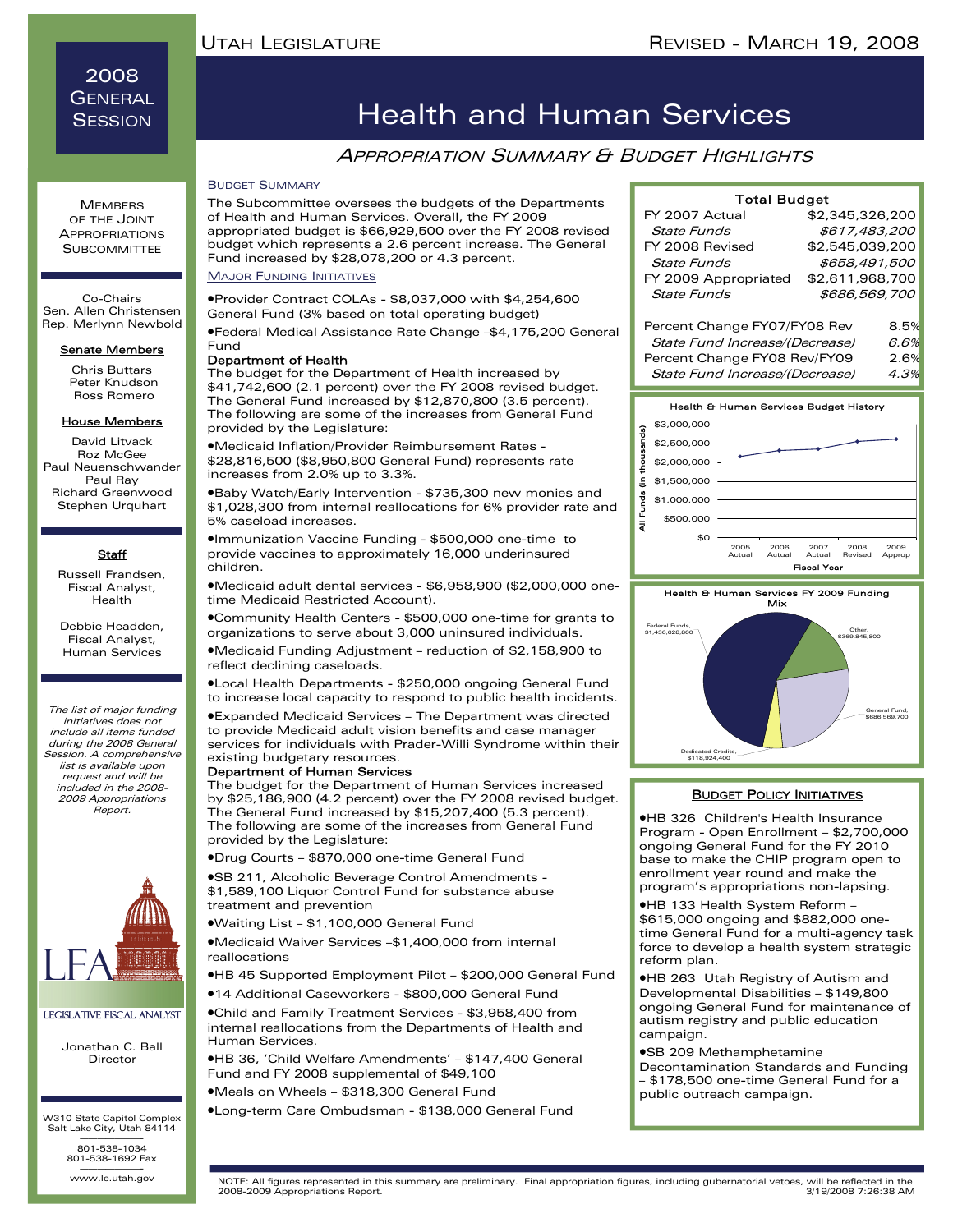2008 **GENERAL SESSION** 

# Higher Education

### **APPROPRIATION SUMMARY & BUDGET HIGHLIGHTS**

#### BUDGET SUMMARY

The Utah System of Higher Education (USHE), including the Utah College of Applied Technology (UCAT) provides academic, career, and technical education learning opportunities for students. USHE promotes research, as well as, economic, academic, cultural, and other social programs for the citizens of Utah. The USHE is comprised of ten institutions and is governed by the State Board of Regents.

The Utah Education Network (UEN), a partnership of Utah's public and higher education institutions, delivers distance learning educational services statewide. UEN operates two public television stations, providing closed circuit two-way video services through EDNET, and connects state agencies to each other and the Internet with UtahLINK. The Utah Medical Education Program (UMEP) works closely with the healthcare industry, colleges and universities, and medical education programs. The UMEP also evaluates current and future workforce needs.

#### **MAJOR FUNDING INITIATIVES**

Legislative Action provided the following increases:

•Operation and Maintenance - \$1,598,600 was approved for five new buildings at the University of Utah, Utah State University, and Salt Lake Community College.

•Utility Rate Increase – Because of increased utility costs, \$23,800 in FY 2008 supplemental funding and \$661,800 in FY 2009 funding was approved for USHE institutions.

•Concurrent Enrollment – Due to the growth in concurrent enrollment and its cost to higher education, the Legislature approved \$150,000 in one-time funding.

•Information Technology - \$900,000 for licensing and security software to serve the entire system, \$815,000 (USHE) and \$215,000 (UCAT) for IT security issues.

•Engineering Initiative - \$250,000 in one-time funding to continue the Engineering Initiative to increase the number of engineering graduates.

•Student Financial Aid - \$1,259,700 for New Century Scholarships, \$200,000 for the match to receive federal aid and \$1,000,000 for Utah Centennial Opportunity Program for Education (UCOPE) need-based financial aid.

•Health Care Initiative - \$900,000 in funding to Dixie State College and Salt Lake Community College to respond to growing needs in health-related fields.

•Institutional Partnerships - \$500,000 for a partnership between the University of Utah and Dixie State College.

•Weber State University Aerospace Defense Employment – Funding in the amount of \$800,000 to help respond to the need for qualified employees in the aerospace and defense industries.

**•S.B. 103, "Institutional Priorities" (Stowell) provides \$2 million** to Utah Valley State College as the second step toward its becoming a teaching university.

**•S.B. 180, "Regents' Scholarship" (Hillyard) will reward high** school graduates with a \$1,000 scholarship if they have taken a rigorous core course of study during high school.

**•H.B. 86, "Inmate Postsecondary Education" (Draxler) stabilizes** the funding of existing postsecondary education programs in correctional facilities.

•UCAT Capital Training Equipment - \$500,000 in FY 2008 and \$900,000 in FY 2009.

•UCAT Jobs Now Campus Initiative - \$1,000,000 (one-time) to expand existing or implement new training programs at each UCAT campus.

•CEU Western Energy Training Center - \$600,000 one-time.

| <b>State Funds</b>             | \$727,530,900   |       |
|--------------------------------|-----------------|-------|
| FY 2008 Revised                | \$1,237,059,300 |       |
| <b>State Funds</b>             | \$821,020,200   |       |
| FY 2009 Appropriated           | \$1,267,363,400 |       |
| <b>State Funds</b>             | \$849,528,300   |       |
|                                |                 |       |
| Percent Change FY07/FY08 Rev   |                 | 10.3% |
| State Fund Increase/(Decrease) |                 | 12.9% |
|                                |                 |       |

Total Budget

\$1,121,954,267

FY 2007 Actual

Percent Change FY08 Rev/FY09 2.4% State Fund Increase/(Decrease) 3.5%





#### **OTHER FUNDED ITEMS**

•Medical Education Council – Lost Dedicated Credits Revenue was replaced with General Funds of \$220,000 ongoing.

•Dixie State College Music Program - \$200,000

•Board of Regents Audit staff – \$100,000

•UCAT Leases – \$850,000

•Utah Education Network – Network Backbone Enhancement for five circuits was funded at \$200,000 ongoing and \$700,000 ongoing was appropriated for elementary and charter school high-speed networks.

•Utah Education Network – One-time funding totaling \$1.3 million for Network Backbone Enhancement (\$200,000), Elementary and Charter School Highspeed Networks (\$500,000), Content Management for University of Utah (\$200,000) and Disaster Recovery at Richfield Data Center (\$380,000).

**MEMBERS** OF THE JOINT APPROPRIATIONS **SUBCOMMITTEE** 

#### Co-Chairs

Sen. Greg Bell Rep. Kory Holdaway

#### **Senate Members**

Curtis Bramble Dan Eastman Brent Goodfellow

#### House Members

Ron Bigelow Mel Brown David Clark Bradley M. Daw John Dougall Chris Johnson Kay Mclff Carol Spackman Moss LaWanna Shurtliff R. Curt Webb

#### **Staff**

Spencer Pratt, Fiscal Manager

Patrick Lee, Fiscal Analyst

The list of major funding initiatives does not include all items funded during the 2008 General Session. A comprehensive list is available upon request and will be included in the 2008- 2009 Appropriations Report.



#### Legislative Fiscal Analyst

Jonathan C. Ball Director

W310 State Capitol Complex Salt Lake City, Utah 84114 ———————- 801-538-1034

801-538-1692 Fax

www.le.utah.gov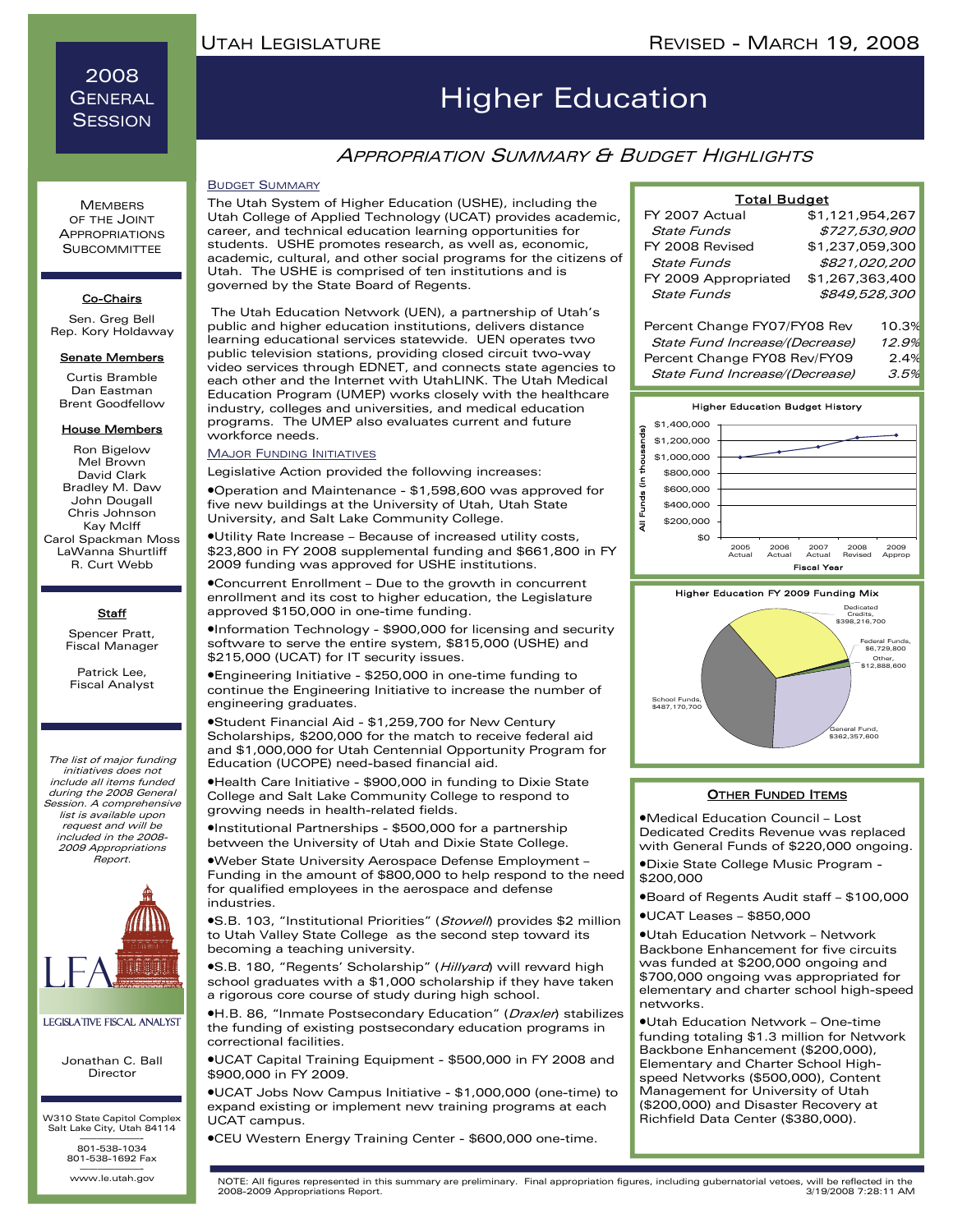### 2008 GENERAL **SESSION**

**MEMBERS** OF THE JOINT APPROPRIATIONS **SUBCOMMITTEE** 

Co-Chairs Rep. Ben Ferry Sen. Dennis Stowell Senate Members Margaret Dayton Mike Dmitrich

House Members Roger Barrus Jack Draxler Kerry Gibson John Mathis Michael Noel Steve Sandstrom Carl Duckworth James Gowans

**Staff** Ivan Djambov, Fiscal Analyst

# Natural Resources

## **APPROPRIATION SUMMARY & BUDGET HIGHLIGHTS**

#### BUDGET SUMMARY

This Subcommittee oversees the budget for the Department of Natural Resources, Department of Agriculture and Food, the School and Institutional Trust Land Administration, and the Public Lands Policy Coordination Office. Subcommittee's priorities were funded by internal reallocation of base budgets, as well as by obtaining additional General Fund revenues.

#### **MAJOR FUNDING INITIATIVES**

Some of the increases from the General Fund provided by the Legislature were:

- •Fire Suppression \$6,000,000
- •Endangered Species \$2,000,000
- John Valentine •War on Cheat Grass - \$2,000,000
	- •Quagga/Zebra Mussel \$1,400,000

•Parks' Capital - \$1,035,000

- •Urban Trails \$750,000
- •This Is The Place Park \$450,000
- •Law Enforcement Data Center \$275,000
- •Utah 's Own Promotions \$175,000

Some of the non-General Fund increases appropriated by the Legislature were:

- •SITLA Capital Development \$9,050,000
- •OHV Trail Maintenance \$1,500,000
- •Raceway Covers for Springville Hatchery \$1,000,000
- •Species Protection Projects \$600,000
- •DWR Walk-In Access \$450,000
- •DWR Access on SITLA Lands \$300,000
- •OHV Center \$400,000
- •Wasatch Golf Reinvestment \$360,000

Some of the priorities funded by the Legislature through reallocation of General Funds from the Department of Agriculture and Food, the Division of Oil, Gas, & Mining, the Public Lands Office, and the Utah Geological Survey include:

#### Ongoing

- •Geologic Hazards Mapping Staff \$149,700
- •Chemistry Staff & Operating \$92,900
- •Agriculture in the Classroom \$45,000
- •USU Plant Diagnostic Lab \$100,000
- •Junior Livestock Association \$40,000

#### One Time

- •Snake Valley: New Wells and Spring Monitoring \$1,500,000 •Reseeding - \$900,000
- •Japanese Beetle \$200,000
- •Water Rights Staff \$130,000
- •Utah's Own Promotion \$150,000
- •Independent Count of Bison \$67,600
- •Future Farmers of America \$30,000

#### FY 2007 Actual State Funds FY 2008 Revised State Funds FY 2009 Appropriated State Funds Percent Change FY07/FY08 Rev 10.4% State Fund Increase/(Decrease) 22.7% Percent Change FY08 Rev/FY09 -6.3% State Fund Increase/(Decrease) -14.3% \$245,096,000 \$71,338,900 Total Budget \$236,873,300 \$67,868,300 \$261,474,700 \$83,268,500





#### NEW INTENT LANGUAGE

The Legislature intends that the State Engineer may not use funds provided by item 200 of Senate Bill 1, 2008 General Session, to change or implement plans for water use in the Beryl-Enterprise area. The Legislature further intends that the State Engineer shall report to the Executive Appropriations Committee all actions to date in the Beryl-Enterprise area.

The Legislature intends that the Department of Natural Resources study water rights issues and report to the Natural Resources, Agriculture, and Environment Interim Committee on or before their October 2008 meeting.



#### Legislative Fiscal Analyst

Jonathan C. Ball Director

W310 State Capitol Complex Salt Lake City, Utah 84114 ———————- 801-538-1034 801-538-1692 Fax

www.le.utah.gov

The list of major funding initiatives does not include all items funded during the 2008 General

Session. A comprehensive list is available upon request and will be included in the 2008- 2009 Appropriations Report.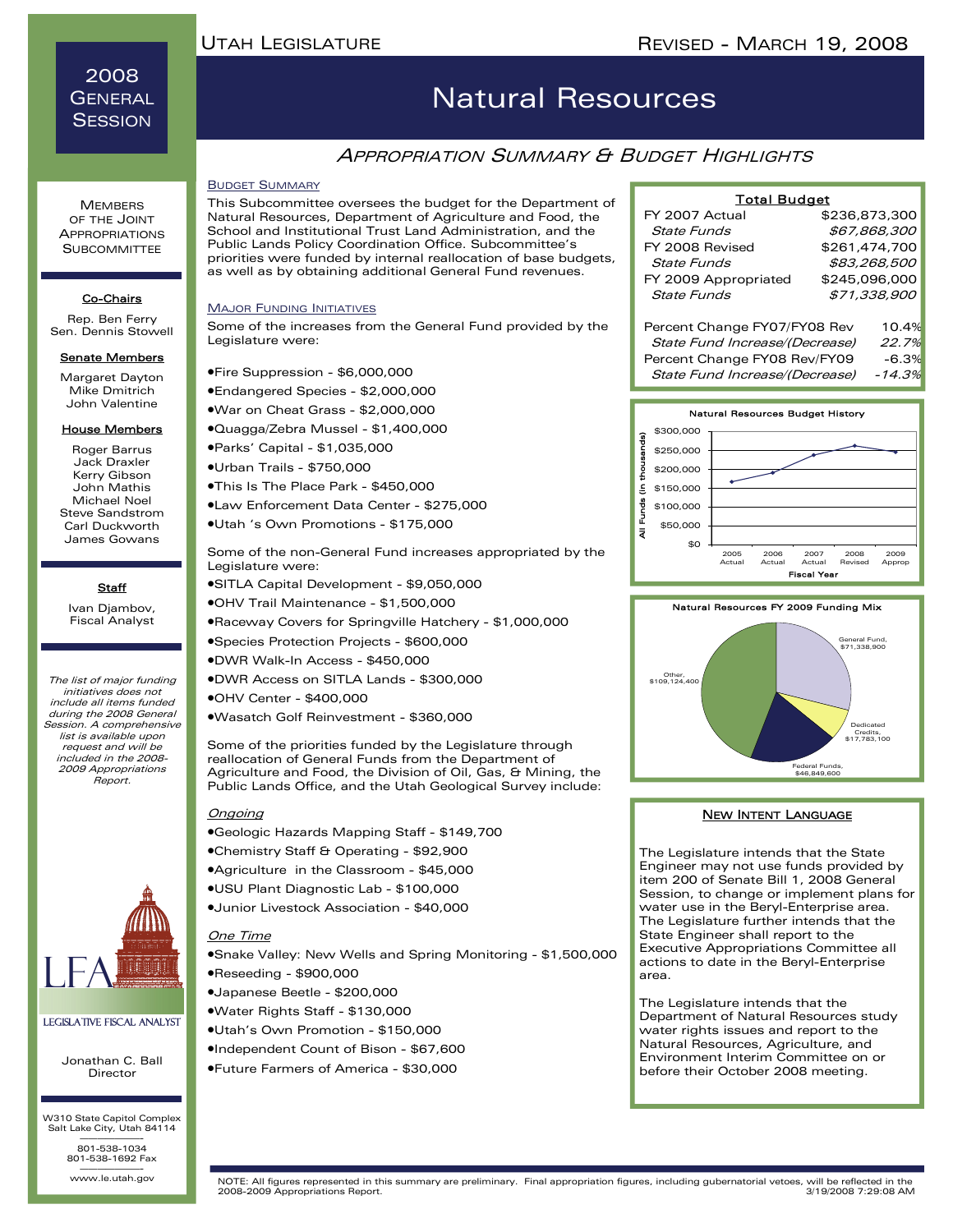2008 **GENERAL SESSION** 

#### **MEMBERS** OF THE JOINT APPROPRIATIONS **SUBCOMMITTEE**

#### Co-Chairs

Sen. Howard Stephenson Rep. Brad Last

#### Senate Members

Pat Jones Lyle Hillyard Kevin Van Tassell

#### House Members

Tim Cosgrove Brad Dee Lorie Fowlke Gage Froerer Gregory H. Hughes Ronda Menlove Aaron Tilton Carl Wimmer Karen Morgan Phil Riesen

#### **Staff**

Ben Leishman, Fiscal Analyst

Patrick Lee, Fiscal Analyst

The list of major funding initiatives does not include all items funded during the 2008 General Session. A comprehensive list is available upon request and will be included in the 2008- 2009 Appropriations Report.



#### Legislative Fiscal Analyst

Jonathan C. Ball Director

W310 State Capitol Complex Salt Lake City, Utah 84114 ———————- 801-538-1034

801-538-1692 Fax

www.le.utah.gov

## Public Education

### APPROPRIATION SUMMARY & BUDGET HIGHLIGHTS

### BUDGET SUMMARY

The public education budget represents the largest expenditure category in the state budget. During the 2008 General Session the Legislature increased appropriations supporting public education by approximately \$440 million. The Legislature appropriated nearly \$2.7 billion in state revenues to support the public education system, representing a 4.1 percent increase over the revised FY 2008 state appropriation.

#### **MAJOR FUNDING INITIATIVES**

#### Minimum School Program

• Weighted Pupil Unit - Legislators increased the Value of the WPU by 2.4% - from \$2,514 to \$2,577 for a total cost exceeding \$59 million.

• Educator Salary Adjustments - increased compensation for qualifying educators by \$1,700, for a total cost of \$57.5 million. Legislators also fully funded the compensation adjustments provided in FY 2008 with an additional \$42 million. Total compensation increase to educators over FY 2008 & FY 2009 is approximately \$4,200.

• Student Enrollment Growth - the projected growth in students was fully funded with over \$34 million for the 12,880 projected new students in Fall 2008.

• Accelerated Learning Programs - \$600,000 for the International Baccalaureate Program and a high-ability student achievement program.

• Charter Schools - altered the Local Replacement Formula to require school districts to participate in funding charter school students for a savings of \$1.1 million to the state. Provided \$100 per student to charter schools for administrative costs and \$1,427 in per student Local Replacement Funding.

• Reimbursement for Teachers - \$10 million for teacher expenditures on classroom supplies and materials.

• Special Educators - \$2.9 million to extend the number of working days for special education teachers.

• USTAR Centers - \$6.9 million for a grant program to extend the school year for math and science teachers.

• Differentiated Pay for Teachers - \$4.6 million to provide additional compensation for math and science teachers that meet defined education-level qualifications.

• English Language Learners - \$5 million for ELL-Family Literacy Centers and \$3 million for ELL software licenses. • Pupil Transportation - \$3 million to support transporting students to and from school in the districts.

• Capital Outlay Equalization - passed legislation to partially equalize school district capital outlay revenue and increased the state Capital Outlay Foundation and Enrollment Growth programs by \$15 million.

#### Education Agencies

• Early Childhood Program - \$3.5 million to support homebased pre-school education programs using technology. • Students Education Programs - \$600,000 for Financial & Economic Literacy and the Pro-Start Culinary Program. • Carson Smith Scholarships - \$2 million for additional optional private school scholarships for special education students. • Utah Schools for Deaf and Blind - \$404,800 teacher salary base, step & lane increases, \$264,800 for a lease extension,

and \$505,200 for the Utah State Instructional Materials Access Center (USIMAC). • Regional Service Centers - \$83,400 to provide a one-time

contract increase in FY 2009.

• Sound Beginnings - \$300,000 to assist infants and young children with hearing loss succeed as they enter public school. • Art Education - \$200,000 for the Utah Museum of Fine Arts and other POPS providers. \$15,820,000 for the Beverley Taylor Sorenson Elementary Arts Learning Program - for grants to increase fine art education programs in the public schools. • Science Education - \$400,000 for Utah Science Center and an increase in statewide outreach services by iSEE providers.

| <b>Total Budget</b>            |                 |       |
|--------------------------------|-----------------|-------|
| FY 2007 Actual                 | \$2.954.099.125 |       |
| <b>State Funds</b>             | \$2,127,285,045 |       |
| FY 2008 Revised                | \$3,534,619,829 |       |
| State Funds                    | \$2,580,025,308 |       |
| FY 2009 Appropriated           | \$3,681,949,760 |       |
| State Funds                    | \$2,686,434,286 |       |
|                                |                 |       |
| Percent Change FY07/FY08 Rev   |                 | 19.7% |
| State Fund Increase/(Decrease) |                 | 21.3% |
| Percent Change FY08 Rev/FY09   |                 | 4.2%  |
| State Fund Increase/(Decrease) |                 | 4.1%  |





#### FY 2009 Budget Detail

- Minimum School Program \$3,089,131,060
- School Building Program \$42,288,900
- State Office of Education \$273,532,000
- Educator Licensing \$1,465,900
- Utah Schools for the Deaf and the Blind - \$30,135,300
- USDB Institutional Council \$611,000
- State Charter School Board \$6,423,500
- Child Nutrition Programs \$129,228,300
- Fine Arts Outreach (POPS) \$3,189,600
- Science Outreach (iSEE) \$2,089,400
- Education Contracts \$3,854,800
- Growth in Student Population Restricted Account - \$100,000,000